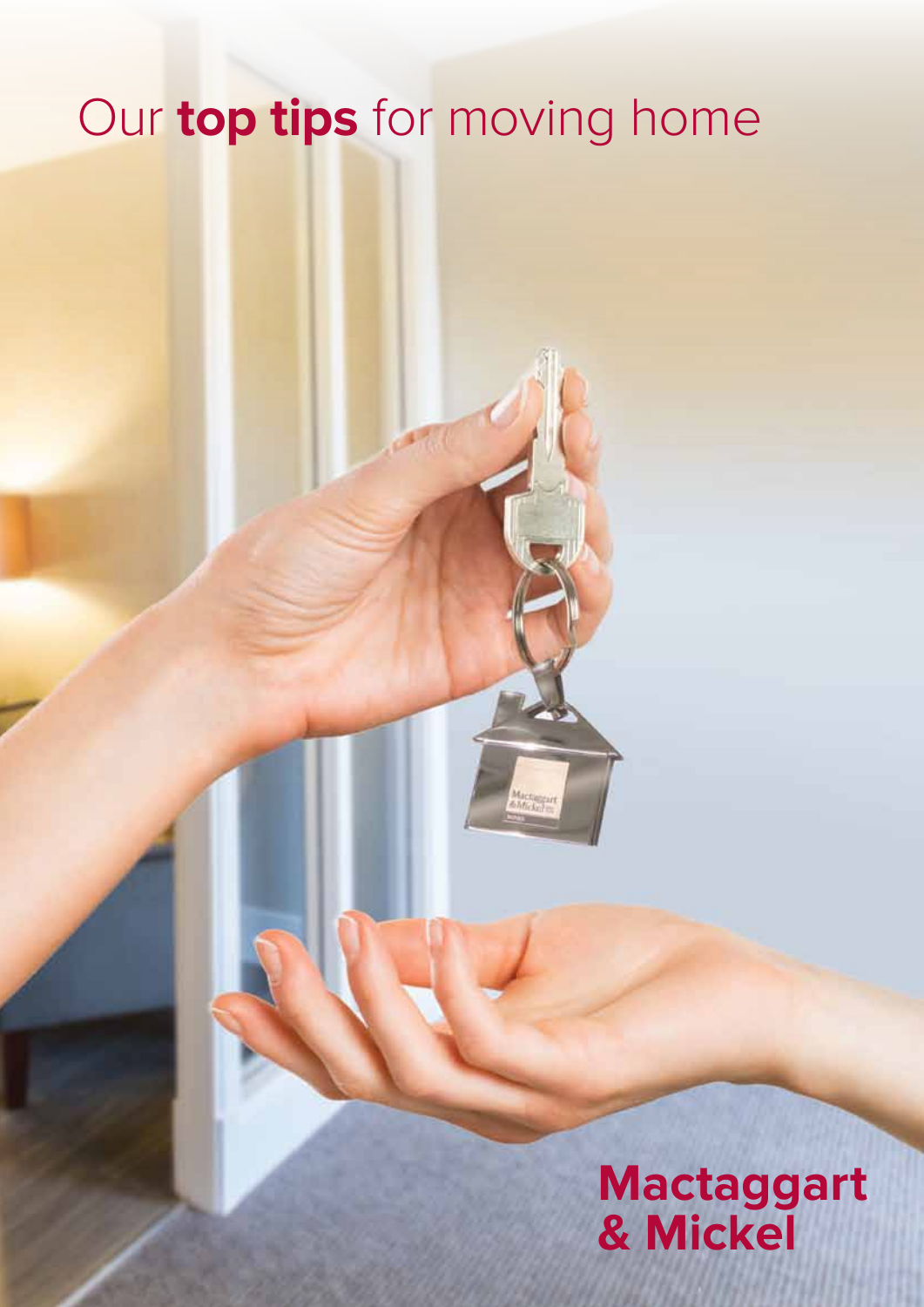



Moving to a new home is an exciting, but sometimes stressful, experience! When you buy a new home from us, your Sales Consultant will be your dedicated point of contact to guide and help you throughout the purchasing process, but there's still the matter of your moving day, as well as packing and transporting all your belongings before settling in your new home.

Below are our top tips for organizing and planning your move, to make it as smooth and stress free as possible….

- Ask friends/family/colleagues if they can recommend a removal company. It's a good idea to approach a company who is a member of an industry body, such as the British Association of Removers (BAR). Check that they have the appropriate insurance in place to cover any damage to your property during transit. Shop around for the best deal amongst the most reputable companies.
- Inform your family, friends, employer, utility companies, council tax, TV Licensing, bank, credit card company, DVLA, and any other party who may need to know of your change of address, that you are moving home, and supply them with your new address and telephone number if this is changing.
- Call your cable / satellite / telephone / broadband suppliers to set up an appointment to have services transferred to your new home.
- If you are moving to a new area, find out about local doctors and dentists surgeries and make arrangements to register.
- Ensure that your home insurance is in place for the day you move into your new home.
- Moving home is the perfect time for a good old clear out. Most of us are hoarders so there's no better time to get rid of clutter.





- Moving house is a big task and getting ready for the big day can take longer than you might expect - avoid frustration and be sure to give yourself ample time to pack. If you feel that you will need longer than two weeks, then start a bit earlier by all means; these timings are just to be used as a guide.
- Make sure that you have more than enough boxes, tape and bubble wrap than you think you will need - you don't want to run out at the last minute! Try sourcing boxes for packing from your office/workplace, friends/family, your removal company or local shops. Banana boxes are always good - really light yet sturdy.
- There is nothing worse than having a room full of packed boxes and not knowing where anything is. Sticky labels and a thick marker pen will come in handy. Write a number/letter on each box and make a note of the inventory of each box as you pack. It may also be useful to write on each box the name of the room in your new home that its contents will go into.
- Before you start packing, remind yourself not to get overzealous. Identify the realistic items that you will need right up to the day you move and be sure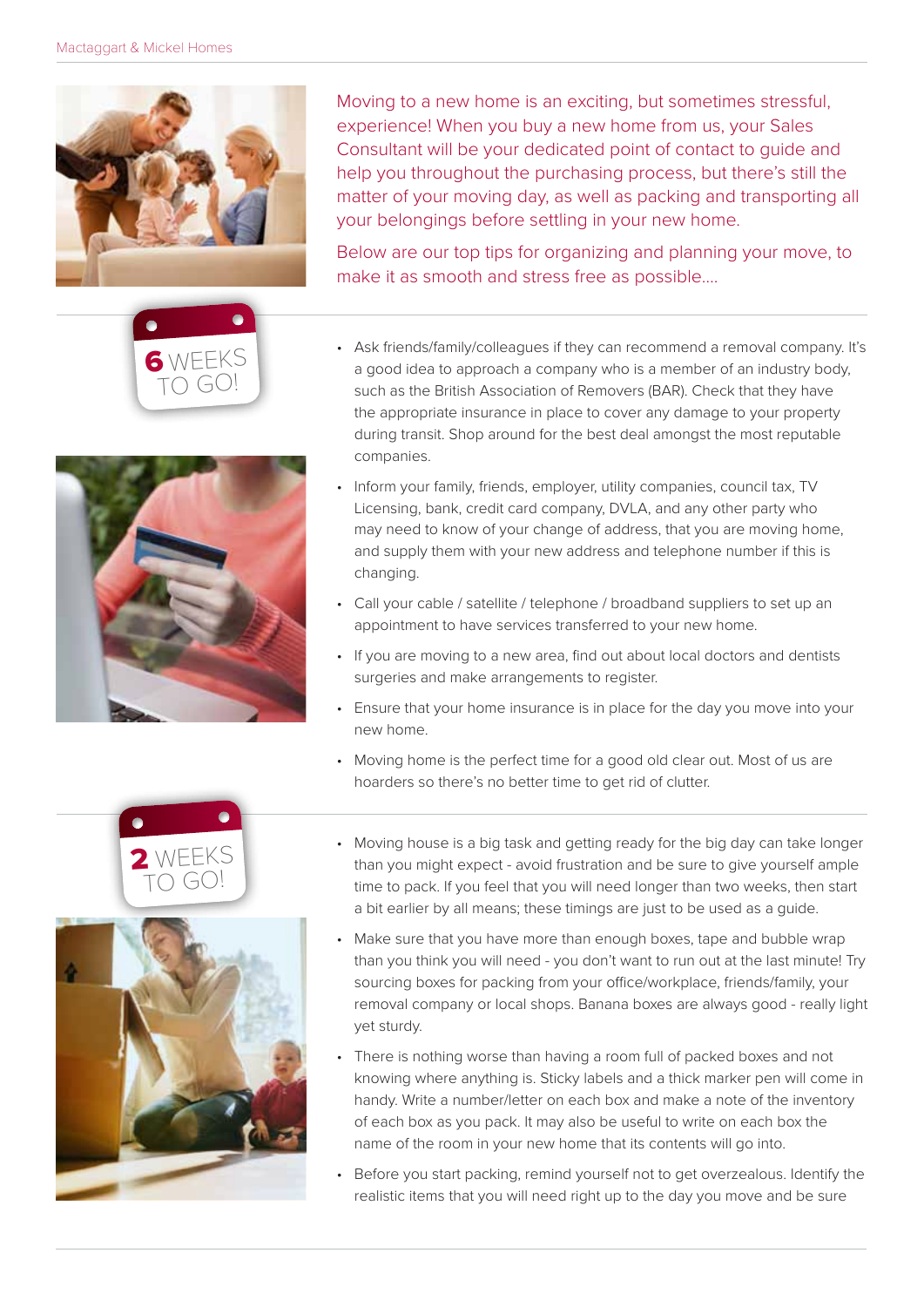and other daily essentials for your "last in, first out" box (incl. mugs, spoons, kettle, coffee/tea, loo roll, etc). • Begin to pack your non-essential items. Start with your book/CD/DVD/photo

album collections. Remember to use smallish boxes for these, so they will be more manageable in weight. These items pack very easily, so you'll feel an instant sense of achievement when you start to see the boxes stack up. When it comes to packing up your kitchen, consider what you will need (for instance plates/cutlery/pots) till you move, and pack up everything else that is not needed.

everyone knows not to pack them away. This is your "last in, first out" box. You will also need to keep out clean bedding, towels, shower gel, shampoo

- Think whether relatives/friends can help look after your children and pets during your moving day.
- Once you have everything packed, colour-code the labeled boxes so that the delivery company can put them in the correct rooms in your new home. Alternatively, clearly write the name of the room on each box.
- Review the plan for the next day and make sure everyone knows what they are doing.
- Make a note of the local take-aways in your area, as cooking will mostly likely not be an option for the first evening or two.
- • Empty your fridge and defrost the freezer.

• Moving day can be a real workout, even with the help of a removal company. So keep hydrated by drinking lots of water or other non-diuretic liquids. Make sure you have a few snacks on hand too!

- If you receive the keys and gain access to your new home a day or two earlier than your moving day, label the internal doors with a colour code which matches your boxes, so they will be put in correct rooms. Otherwise this can be done quickly as soon as you gain access on moving day.
- Take the final meter readings for gas and electricity in your old home.
- Give your old home, garden, loft and garage a final once-over to make sure you have not forgotten anything.
- Pack the contents of your "last in, first out" box and take to your new home.
- Try to arrange for your beds and mattresses to be delivered first, so making up the beds can be a priority.
- Don't try to do too much in one day! Resist the temptation to unpack boxes after 9pm….. you'll be in your new home a long time so you've got more than enough time to unpack.

Remember, once you're settled in, your Sales Consultant will still be on hand to assist you, both with local information while you're finding your feet and with any remedial items in your home up to two years after you move in.

#### IT'S MOVING DAY!